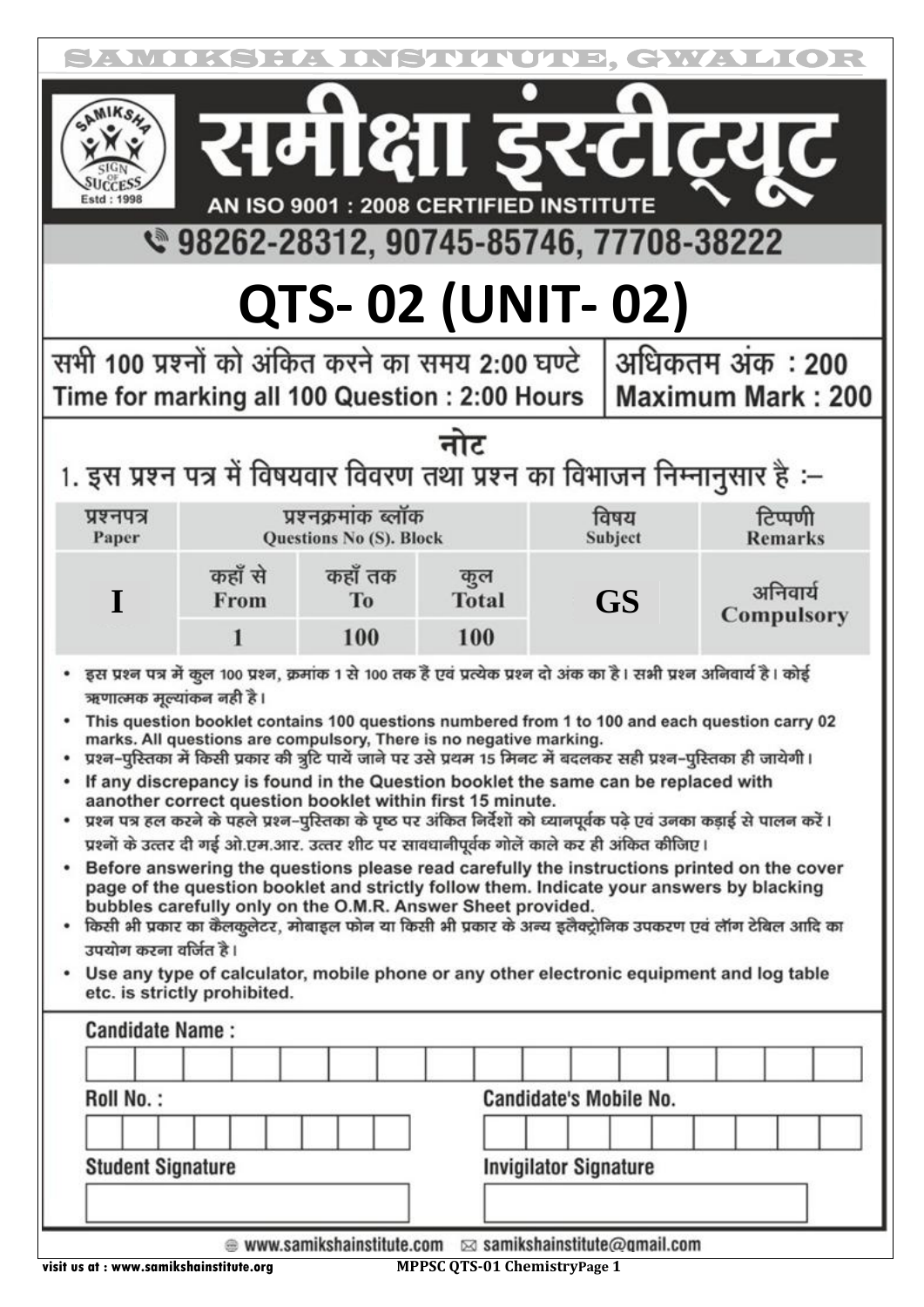|    | SOUTHER GWOOD                                       |    |                                                             |  |  |  |
|----|-----------------------------------------------------|----|-------------------------------------------------------------|--|--|--|
|    | <b>UNIT - 2</b>                                     |    | $UNIT - 2$                                                  |  |  |  |
|    | 1. सिंधु सभ्यता सबंधित है।                          | 1. | Indus civilization is related to                            |  |  |  |
|    | $(A)$ प्रागैतिहासिक युग $(B)$ आद्य- ऐतिहासिक        |    | (A) Prehistoric Era                                         |  |  |  |
|    | (C)ऐतिहासिक युग (D)उत्तर-ऐतिहासिक                   |    | (B) Pro Historic era                                        |  |  |  |
| 2. | $\lq$ ''त्रयी'' नाम है-                             |    | (C) Historical era<br>(D) Post Historic era                 |  |  |  |
|    |                                                     | 2. | Name of 'tray'                                              |  |  |  |
|    | $(A)$ तीन वेदों का $(B)$ धर्म, युद्ध व संघ          |    | (A) The tree vedas                                          |  |  |  |
|    | (C)हिन्दु धर्म के तीन देवता                         |    | (B) Religion, war, amino                                    |  |  |  |
|    | (D)तीन मौसम                                         |    | (C)Three god of Hindusim                                    |  |  |  |
|    | 3. निम्न में से किनका संबंध बुद्ध के जीवन से था?    |    | (D) Three seasons                                           |  |  |  |
|    | 1. अंवति 2.गंधार 3.कौसल 4.मगध                       | 3. | Which of the following was related to                       |  |  |  |
|    | कूटः                                                |    | the buddha's life?<br>2. Gandhar<br>1. Avanti               |  |  |  |
|    | (A)1,2,3<br>(B)2,4                                  |    | 4. Magadha<br>3. Kaushal                                    |  |  |  |
|    | (C)3,4<br>(D)1,3,4                                  |    | Code:                                                       |  |  |  |
|    | 4. जैन धर्म में 'पूर्ण ज्ञान' के लिये क्या शब्द है? |    | (A)1, 2, 3<br>(B)2, 4                                       |  |  |  |
|    |                                                     |    | $(C)3, 4$ $(D)1, 3, 4$                                      |  |  |  |
|    | $(A)$ जिन<br>$(B)$ रत्न                             |    | 4. What is a word for consulate                             |  |  |  |
|    | $(C)$ कैवल्य<br>(D)निर्वाण                          |    | knowledge in jannism?<br>$(A)$ Jin<br>(B) Ratna             |  |  |  |
|    | 5. पुरी में 'रथयात्रा' किसके सम्मान में निकाली जाती |    | (C) Kaivalya (D) Salvation                                  |  |  |  |
|    | है?                                                 | 5. | Rath yatra is taken out in puri in the                      |  |  |  |
|    | $(A)$ भगवान राम $(B)$ भगवान विष्णू                  |    | honor of                                                    |  |  |  |
|    | $(C)$ भगवान जगन्नाथ $(D)$ भगवान शिव                 |    | (A) Lord Ram (B) Lord Vishnu                                |  |  |  |
|    | 6. निम्न में से कौन सही सुमेलित नहीं है?            |    | (C) Lord Jagannath(D) Lord Shiva                            |  |  |  |
|    | $(A)$ अंग-चंपा $(B)$ कौशल-अहिच्छत्र                 | 6. | Which of following is not incorrect<br>(A) Anga-Champa      |  |  |  |
|    | (C)वत्स-कौशाम्बी (D)मत्स्य-विराटनगर                 |    | (B) Kaushal - Ahichastra                                    |  |  |  |
|    | 7. निम्न में से मगध का कौन-सा राजा सिकंदर           |    | (C) Vatsh – Kaushambi                                       |  |  |  |
|    |                                                     |    | (D) Matshya - virat                                         |  |  |  |
|    | महान के समकालीन था।                                 | 7. | Which of king of Magadha was a contom                       |  |  |  |
|    | $(A)$ महापद्मानन्द $(B)$ धनानंद                     |    | porary of Alexander the great?<br>(A)Mahapadmanand          |  |  |  |
|    | (C)सुकल्प (D)चंद्रगुप्त मौर्य                       |    | $(B)$ Dhannand $(C)$ Sukalp                                 |  |  |  |
|    | 8. किसकी तुलना मैकियावेली के 'द प्रिंस' से की       |    | (D) Chandragupta Mourya                                     |  |  |  |
|    | जाती है?                                            | 8. | Who is compared to the prince of                            |  |  |  |
|    | $(A)$ कालिदास की 'मालविकााग्निमित्रम्'              |    | machiavalli?                                                |  |  |  |
|    | (B)कौटिल्य का 'अर्थशास्त्र'                         |    | (A)Kalidas's malvikanimitram<br>(B) Arthashastra's kautilya |  |  |  |
|    | $(C)$ वात्स्यायन का 'कामसूत्र'                      |    | (C) Vatsayaca's kamcutra                                    |  |  |  |
|    | (D)तिरूवल्लूर का 'तिरक्कुरल'                        |    | (D) Thiruvallur's Thirukural                                |  |  |  |
| 9. | किस शासक ने दक्कन की विजय प्राप्त की।               | 9. | Ruler conquered the decean                                  |  |  |  |
|    |                                                     |    | (A)Ashoka<br>(B) Chandragupta                               |  |  |  |
|    | (A)अशोक<br>(B)चंद्रगुप्त                            |    | (C) Bindusar<br>(D) Kunal                                   |  |  |  |
|    | (C)बिदुंसार<br>$(D)$ कुणाल                          |    |                                                             |  |  |  |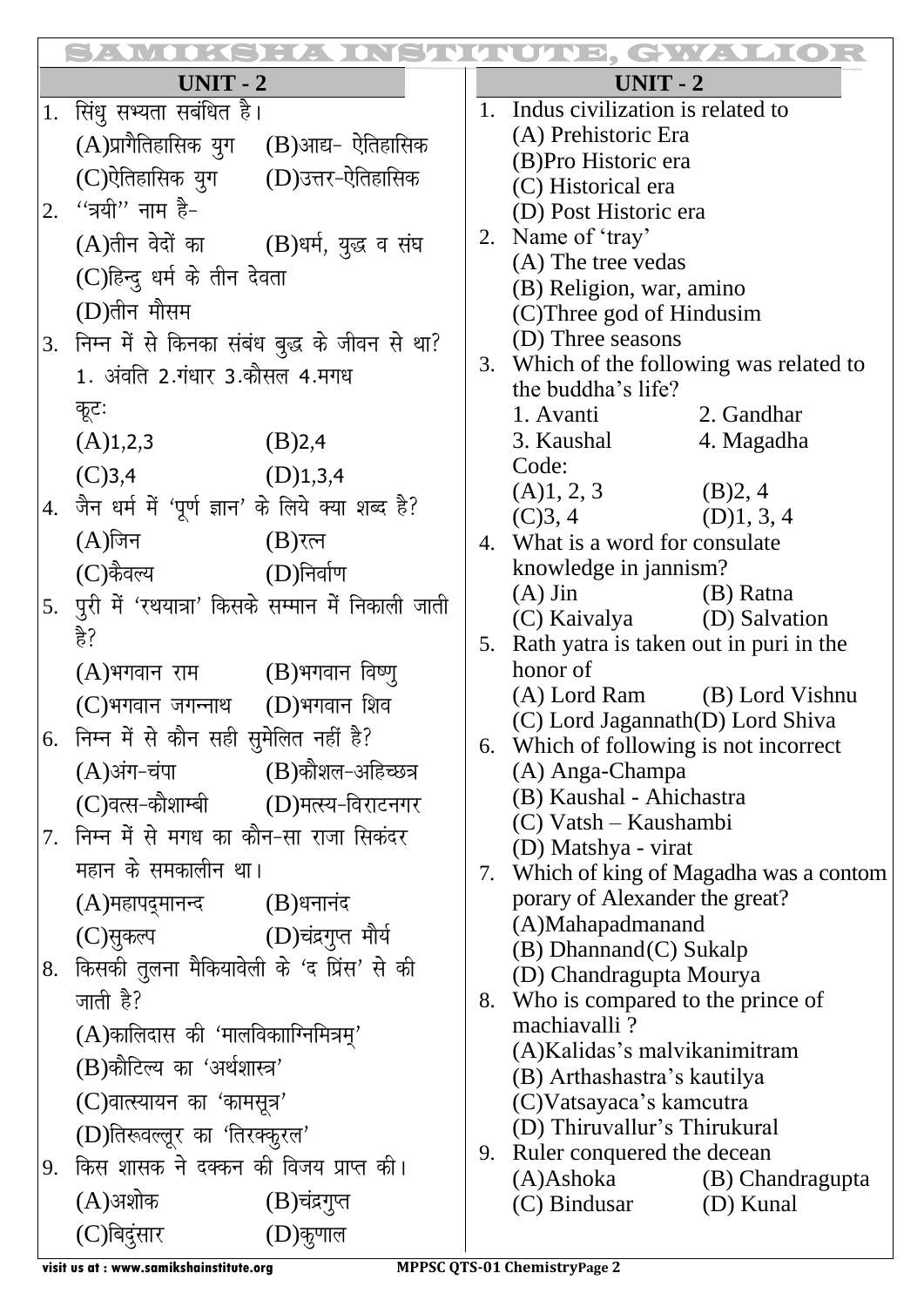|                                                                           | UIPE, GWAILOR  |                                              |                                     |                |                            |                |                                              |
|---------------------------------------------------------------------------|----------------|----------------------------------------------|-------------------------------------|----------------|----------------------------|----------------|----------------------------------------------|
| 10. 'कालसी' प्रसिद्ध है?                                                  |                |                                              | 10. 'Kalsi' is Famous               |                |                            |                |                                              |
| (A)बौद्ध चैत्य हेतु                                                       |                | (A) For Buddha chaitya                       |                                     |                |                            |                |                                              |
| (B)फारसी सिक्कों हेतु                                                     |                | (B) For Buddha chaitya                       |                                     |                |                            |                |                                              |
| (C)अशोक के शिलालेख                                                        |                |                                              |                                     |                | (C)Ashoka's inscription    |                |                                              |
| (D)गुप्तकालीन मंदिर हेतू                                                  |                |                                              |                                     |                | (D) For the gupta's temple |                |                                              |
| 11. सुमेलित करे-                                                          |                |                                              | 11. Match the following:            |                |                            |                |                                              |
| अ. गांधार कला                                                             |                |                                              | A. Gandhar fort                     |                |                            |                | 1. Minandar                                  |
|                                                                           | 1.मिनाण्डर     |                                              | B. Junagarh                         |                |                            |                | 2. Patik                                     |
| ब. जूनागढ़ शिलालेख                                                        | 2.पतिक         |                                              | inscription                         |                |                            |                |                                              |
| स. मिलिन्द पन्हो                                                          | 3.कुषाण        |                                              | C. Milindpanho<br>D. Taxila article |                |                            |                | 3. Kushan                                    |
| द. तक्षशिला लेख                                                           | 4.रुद्रदामन    |                                              |                                     |                |                            |                | 4. Rudradaman-1                              |
| 31<br>कूटः<br>ब<br>स                                                      | द              |                                              | A.                                  | $\mathbf{1}$   | 3                          | $\overline{4}$ | $\overline{2}$                               |
| $\mathcal{B}$<br>$3 \quad \blacksquare$<br>$\mathbf{1}$<br>$\overline{4}$ | $\overline{2}$ |                                              | <b>B.</b>                           | $2^{\sim}$     | 4                          | 3              | 1                                            |
| 3<br>$\overline{2}$<br>$4 \quad$<br>ब                                     | $\mathbf{1}$   |                                              | $C_{\cdot}$                         | 3 <sup>7</sup> | $\overline{4}$             | $\mathbf{1}$   | $\overline{2}$                               |
| 3<br>$\mathbf{1}$<br>स<br>$\overline{4}$                                  | 2              |                                              | D.                                  | $\overline{2}$ | 1                          | 3              | $\overline{4}$                               |
| द<br>$\overline{2}$<br>3<br>$\mathbf{1}$                                  | 4              |                                              |                                     |                |                            |                | 12. The art style which is a combination of  |
| 12. जो कला शैली भारतीय और यूनानी (ग्रीक)                                  |                | Indian and greek matiys is                   |                                     |                |                            |                |                                              |
| आकृति का सम्मिश्रण है, उसे कहते है।                                       |                | (A)Shikhar<br>(B) vansha                     |                                     |                |                            |                |                                              |
| $(A)$ शिखर                                                                | $(B)$ वंश      |                                              | (C)Gandhar                          |                |                            |                | (D)Nagar                                     |
| $(C)$ गांधार                                                              | $(D)$ नागर     |                                              |                                     |                |                            |                | 13. The first Gupta ruler who assumed the    |
| 13. प्रथम गुप्त शासक जिसने 'परम भागवत' की                                 |                | title of "param Bhagavat<br>(A)ChandraguptaI |                                     |                |                            |                |                                              |
| उपाधि धारण की थी?                                                         |                |                                              |                                     |                |                            |                |                                              |
|                                                                           |                | (B)Samundragupta                             |                                     |                |                            |                |                                              |
| (A)चंद्रगुप्तI                                                            | (B)समुद्रगुप्त |                                              |                                     |                | $(C)$ ChandraguptaII       |                |                                              |
| (C)चंद्रगुप्तII (D)श्रीगुप्त                                              |                | (D)Srigupta                                  |                                     |                |                            |                |                                              |
| 14. न्याय दर्शन को प्रचारित किया था?                                      |                | 14. Justice philosophy was broadcast         |                                     |                |                            |                |                                              |
| $(A)$ चार्वाक                                                             | $(B)$ गौतम     |                                              | (A)Charvak                          |                |                            |                | (B)Gautam                                    |
| $(C)$ कपिल $(D)$ जैमिनी                                                   |                |                                              | $(C)$ Kapil                         |                |                            |                | (D)Jaimini                                   |
| 15. 'एलोरा की गुफा' मंदिर संबंधित है?                                     |                |                                              |                                     |                |                            |                | 15. The cave temple of "Ellora is related to |
| 1.हिंदु धर्म 2.बौद्ध धर्म 3.जैन धर्म                                      |                |                                              |                                     |                |                            |                | 1. Hindu religion 2. Buddha religion         |
| (A)1                                                                      | (B)2           |                                              | 3. Jain religion                    |                |                            |                |                                              |
| $(C)$ 1, 2 $(D)$ 1,2,3                                                    |                |                                              | (A)1                                |                |                            | (B)2           |                                              |
| 16. भारत के सांस्कृतिक इतिहास के संदर्भ में                               |                |                                              | (C)1, 2                             |                |                            |                | (D)1,2,3                                     |
| 'पंचायतन' शब्द किसे निर्दिष्ट करता है?                                    |                |                                              |                                     |                |                            |                | 16. With reference to the culture history of |
|                                                                           |                |                                              |                                     |                |                            |                | india the term panchaytam refers to          |
| (A)ग्राम के ज्येष्ठ-जनों की सभा                                           |                |                                              |                                     |                |                            |                | (A)Meeting of the denomination               |
| (B)धार्मिक संप्रदाय                                                       |                |                                              |                                     |                | (B)Religious denomination  |                |                                              |
| (C)मंदिर रचना शैली                                                        |                |                                              |                                     |                | (C)Temple design style     |                |                                              |
| (D)प्रशासनिक अधिकारी                                                      |                | (D)Administrative officer                    |                                     |                |                            |                |                                              |
|                                                                           |                |                                              |                                     |                |                            |                |                                              |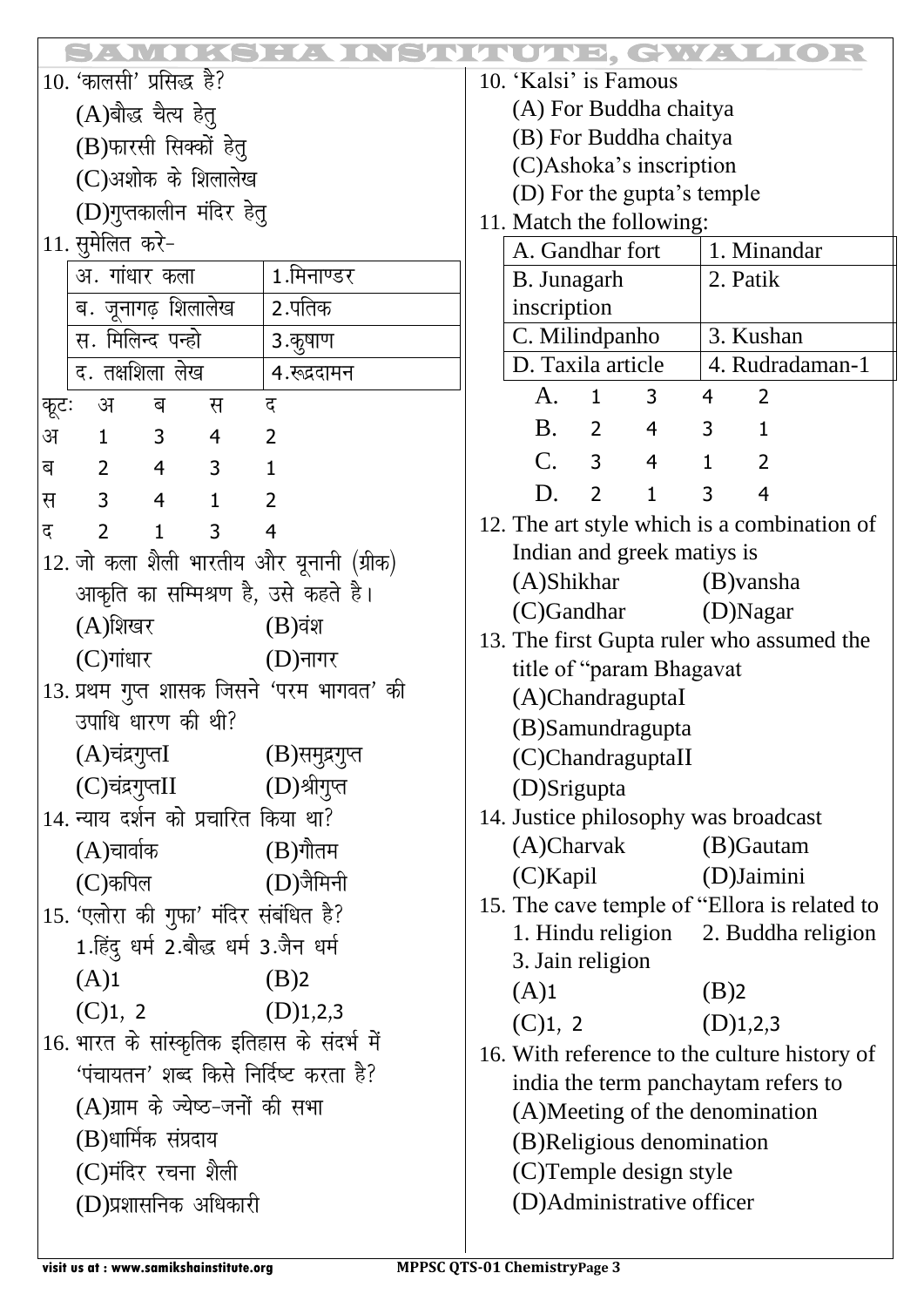|                                                    | NUINE, GWINDIN                                                               |
|----------------------------------------------------|------------------------------------------------------------------------------|
| 17. 'जेजाकभुक्ति' प्राचीन नाम था।                  | 17. Jejakbukti was the ancient name                                          |
| (A)बघेलखण्ड<br>(B)बुंदेलखण्ड                       | (A) Bagelkhand (B) Bundelkhand                                               |
| (D)विदर्भ<br>$(C)$ मालवा                           | (C) Malwa<br>(D) Vidharbh                                                    |
| 18. मध्यकालीन भारत के आर्थिक इतिहास के संदर्भ में  | 18. In the conteret of the economics History                                 |
| शब्द 'अरघट्टा' किसे निरूपित करता है?               | of medieval india, what does the word                                        |
| (A)बंधुआ मजदूर                                     | Aargatta" represent<br>(A)Bonded labour                                      |
|                                                    | (B) Land grants given to military officer                                    |
| (B)सैन्य अधिकारियों को दिये गये भूमि अनुदान        | (C) Land used for irrigation                                                 |
| (C)भूमि सिंचाई के प्रयुक्त                         | (D) Barren land converted into                                               |
| (D)कृषि भूमि में बदली गई बंजर भूमि                 | agricultural land                                                            |
| 19. भारत पर प्रथम मुस्लिम आक्रमणकारी थे?           | 19. The first muslim invander's on india                                     |
| $(B)$ गौर<br>$(A)$ गजनी                            | were                                                                         |
| (C)अरब (D)कोई नहीं                                 | (A) Gajani<br>(B) Gour                                                       |
| 20. किसने भारत में प्रसिद्ध फारसी त्यौहार 'नौरोज'  | $(C)$ Arab<br>(D) None                                                       |
| को आंरभ किया।                                      | 20. Who started the famous Ransion<br>festival 'Navroz' in india?            |
| $(A)$ बलबन $(B)$ इल्तुतमिश                         | $(A)$ Balban<br>(B) Iltutmish                                                |
| (C)फिरोज तुगलक (D)अलाउद्दीन खिलजी                  | (C) Firoz tuglak                                                             |
| 21. बाजार कीमतों को नियंत्रित करने के अलाउद्दीन    | (D) Allauddin khilzi                                                         |
| खिलजी के प्रयास थे।                                | 21. Efforts of Alauddin khilji to contral                                    |
| (A)कृषि को उन्नत किया                              | market price                                                                 |
|                                                    | (A)Improved Agricultur                                                       |
| (B)सामंतों को फायदा पहुंचाया                       | (B) Benefit the facelift                                                     |
| (C)बहुत सफलता प्राप्त किया                         | (C)Have a lat of success                                                     |
| (D)शासक को जनमानस से दूर किया।                     | (D)Removed the rular from the public<br>22. Tronyer of capital from Delhi to |
| 22. 'दिल्ली से दौलताबाद' राजधानी के स्थानांतरण का  | Daulatabad was orderd?                                                       |
| आदेश दिया था।                                      | (A)Firog Tuglak                                                              |
| $(A)$ फिरोज तुगलक $(B)$ ग्यासुद्दीन तुगलक          | (B) Gayacuddin Tuglak                                                        |
| (C)सुल्तान मुबारक (D)मुहम्मद बिन तुगलक             | (C) Cultan Mubarak                                                           |
| 23. कथन $(A)$ : मुहम्मद बिन तुगलक की प्रतीक मुद्रा | (D) Muhemad bin-tuglaq                                                       |
| योजना असफल सिद्ध हुई।                              | 23. Statement: Muhemmad Tughlaq's                                            |
| कारण(R): मुहम्मद तुगलक का मुद्रा निर्गमन पर        | sepribal currency scheme proved<br>unsuccessful                              |
| उचित नियंत्रण नहीं था।                             | Reason: Muhemmad Tughlaq's did not                                           |
| कूटः                                               | have proper control over currency issue                                      |
| $(A)$ A, R दोनो सहीं हैं, R, A की सही व्याख्या     | Code:                                                                        |
| हैं ।                                              | $(A)$ Both A, R correct and A is correct                                     |
| $(B)$ A, R दोनो सहीं हैं, R, A की सही व्याख्या     | explanation                                                                  |
| नहीं हैं।                                          | $(B)$ Both A, R, correct, bat A is is false                                  |
| (C)A सहीं हैं परंतु R गलत हैं।                     | explain<br>$(C)$ A correct, R false                                          |
| (D)A गलत हैं परंतु R सही हैं                       | (D) A false, R correct                                                       |
|                                                    |                                                                              |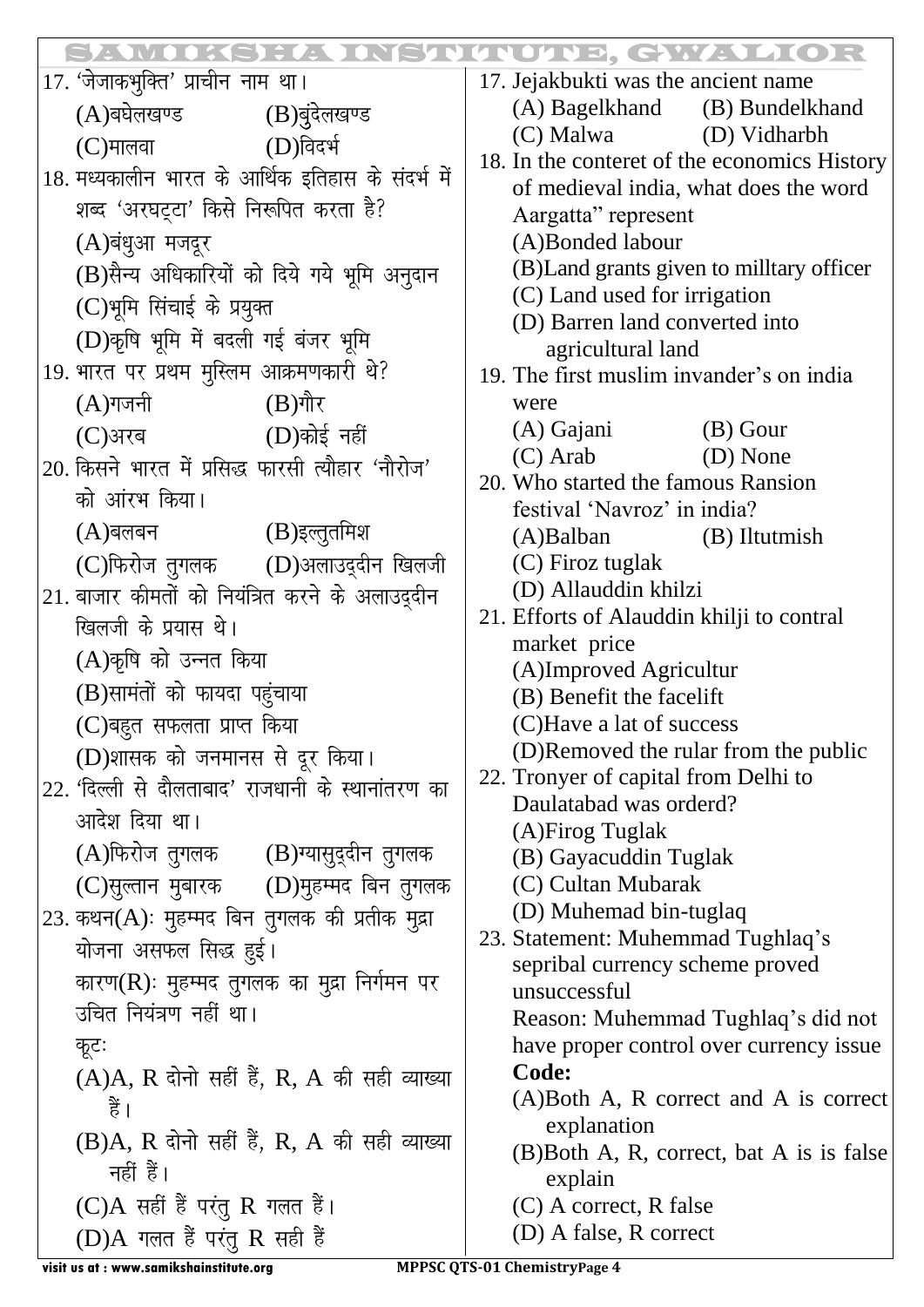|                                                | TUTUP, GWATHUR                                            |
|------------------------------------------------|-----------------------------------------------------------|
| 24. इब्न बतूता भारत में किसके शासनकाल में आया? | 24. During whose reign Ibn-Batuta came to                 |
| $(A)$ बहलोल लोदी $(B)$ फिरोज तुगलक             | india?                                                    |
| (C)ग्यासुद्धीन तुगलक (D)मुहम्मद बिन तुगलक      | (A) bahlol lodi(B) Firoj Tuglaq                           |
| 25. निम्न में से किसने आगरा की स्थापना की थी।  | (C) Gayasuddin Tuglaq                                     |
| $(A)$ बलबन ने $(B)$ बहलोल लोदी                 | (D) Mu. Bin-Tuglaq<br>25. Who among the following founded |
| (C)सिंकदर लोदी       (D)फिरोज तुगलक            | Agra?                                                     |
| 26. 1565 ई. में कौन-सा प्रसिद्ध युद्ध हुआ?     | (A) Balban (B) Bahlol lodi                                |
|                                                | (C) Sikandar lodi (D) Firoj Tuglaq                        |
| (A)पानीपत का प्रथम युद्ध                       | 26. Which famous war took place in 1565                   |
| (B)खानवा का युद्ध                              | AD.?                                                      |
| (C)पानीपत का दूसरा युद्ध                       | (A) Panipat Battle                                        |
| (D)तालीकोटा का युद्ध                           | (B) Khanwa Battle<br>(C)Panipat II Battle                 |
| $ 27$ . कौन सही सुमेलित है।                    | (D) Talikota Battle                                       |
| (A)दीवान-ए-बंदगान- फिरोज तुगलक                 | 27. Which are correctly matched                           |
| (B)दीवान-ए-मुस्तखराज- बलबन                     | (A) Diwan – E Bandgan – Firoj Tuglaq                      |
| (C)दीवान-ए-कोही- अलाउद्दीन खिलजी               | (B) Diwan- E- Mustkharaj - Balban                         |
| (D)दीवान-ए-अर्ज -मुहम्मद बिन तुगलक             | (C) Diwan-E- Kohi - Allauddin khilji                      |
| 28. 'हदीस' हैं एक-                             | (D) Diwan- $E - Arj - Muhhamad bin$                       |
|                                                | Tuglaq<br>28. Hatith's is a                               |
| $(A)$ इस्लामिक कानून $(B)$ बंदोबस्त कानून      | (A) Islamic Law                                           |
| (C)सल्तनत कालीन कर (D)मनसबदार                  | (B) Cattelment Law                                        |
| 29. निम्न पर विचार करे।                        | (C)Sultanate Period                                       |
| 1.तुगलाकाबाद किला 2.लोदी गार्डन                | (D) Mansabadar                                            |
| 3.कुतुबमीनार 4. फतेहपुर सीकरी                  | 29. Consider it                                           |
| सही कालाक्रम, जिसमें निर्माण हुआ               | 1- Tuglakabad fort 2- Lodi Gardon                         |
| $(A)3,1,4,2$ $(B)3,1,2,4$                      | 3- Kutubminar 4- Fatehpur sikri                           |
| $(C)$ 1,3,2,4 $(D)$ 1,3,4,2                    | exaet chonalogy in which it was created                   |
| 30. भारत में पोलो खेल का प्रचलन किया           | $(A)3,1,4,2$ $(B)3,1,2,4$<br>$(C)1,3,2,4$ $(D)1,3,4,2$    |
| (A)युनानी (B)अंग्रेज                           | 30. Polo game was introduced in india                     |
| $(C)$ तुर्को $(D)$ मुगलो                       | (A) Unani<br>(B) English                                  |
| 31. कौन सुमेलित नही हैं?                       | $(C)$ Turk<br>(D) Mughal                                  |
|                                                | 31. Which are not matched                                 |
| $(A)$ बहादुर शाह - गुजरात                      | (A) Bahadur shah - Gujrat                                 |
| $(B)$ चांद बीबी - अवध                          | (B) Chand Bibi - Awadh                                    |
| (C)रजियां सुल्तान - दिल्ली                     | (C) Rajia Sultan - Delhi<br>(D) Baj Bahadur - Malwa       |
| $(D)$ बाज बहादुर - मालवा                       | 32. 'Dwar Samudra' was the capital of                     |
| 32. "हार समुद्र' किस राजवंश की राजधानी थी?     | which dynasty?                                            |
| $(A)$ गंगा<br>$(B)$ काकतीय                     | $(A)$ Ganga<br>(B) Kaktiya                                |
| (C)होयसल<br>$(D)$ कदम्ब                        | (C) Hoyshal<br>(D) Kademb                                 |

 $\Gamma$ 

 $\blacksquare$  $\sim$  **The American** 

**Service Service** 

 $\sim$ 

 $\overline{\phantom{a}}$ 

**STATISTICS** 

**The Company of Company** 

÷.

 $\overline{\phantom{a}}$ ù.  $\overline{\phantom{a}}$ 

**TANK**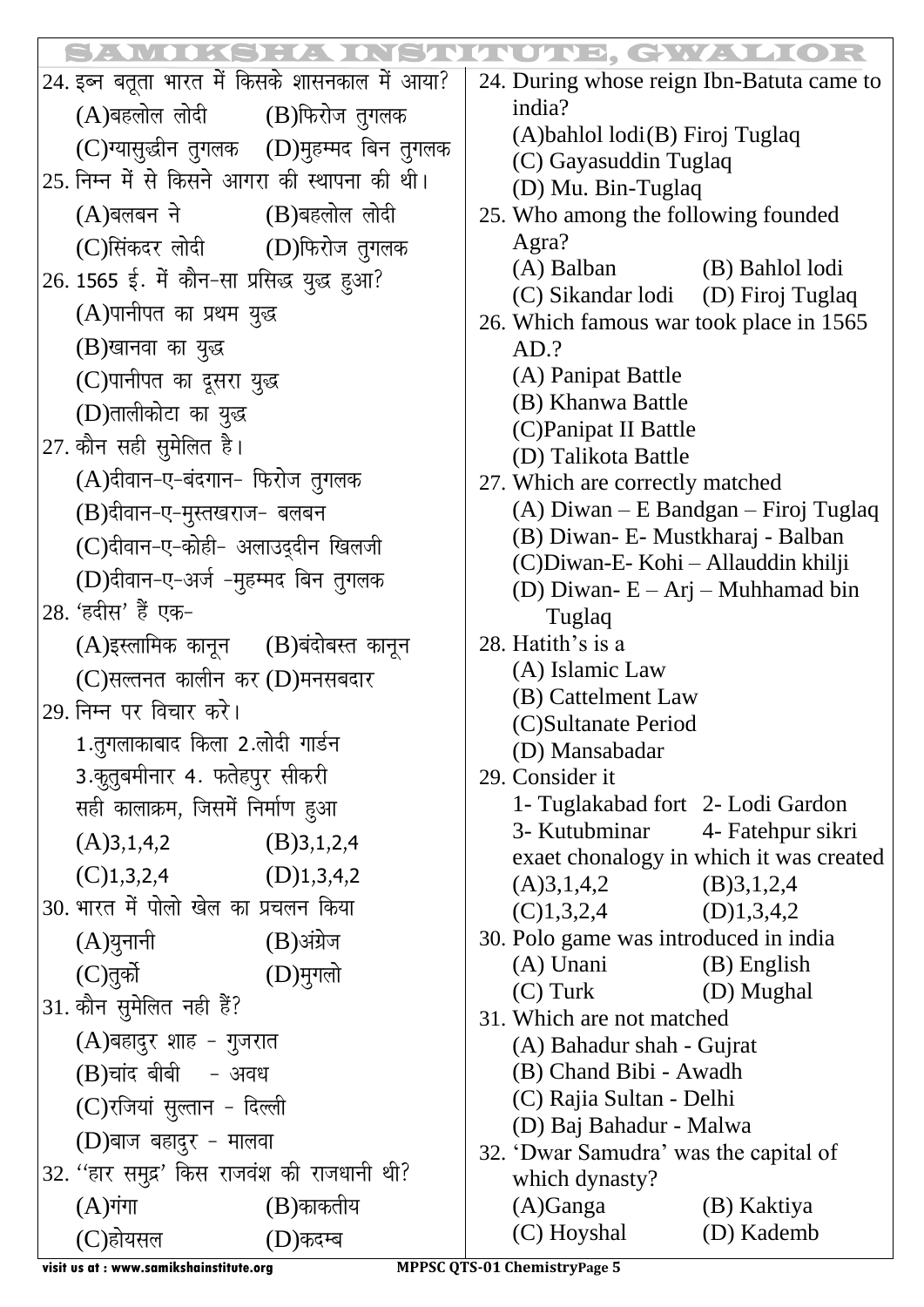|                                                  |              | UIP. GWALIOR                              |                                             |
|--------------------------------------------------|--------------|-------------------------------------------|---------------------------------------------|
| 33. मध्यकालीन भारत के मुगल शासक थे।              |              | 33. The Mugal ruler's of medieval india   |                                             |
| $(A)$ फारसी इरानी $(B)$ अफगान                    |              | were-                                     |                                             |
| (C)चगताई तुर्क (D)कोई नहीं                       |              | (A)Parsian (Irani) (B) Afgan              |                                             |
| 34. किसका निर्माण शेरशाह सूरी ने किया?           |              | (C) Chagtai Turk (D) None                 |                                             |
| (A)दिल्ली किला-ए-कुहना                           |              | 34. Which was built by shershah suri?     |                                             |
| (B)जौनपुर अटाला मस्जिद                           |              | (A) Delhi kila- E- Kuhna                  |                                             |
|                                                  |              | (B) Jaunpur Atala Masjid                  |                                             |
| (C)गौर का सोना मस्जिद                            |              | (C) Sona masjid of gaur                   |                                             |
| (D)कुवत-उल-इस्लाम मस्जिद                         |              | (D) Quwat-ul-islam masjid                 |                                             |
| 35. अकबर ने बिहार और बंगाल को मुगल साम्राज्य     |              | 35. When did Akbar annexed bihar and      |                                             |
| में कब मिलाया?                                   |              | Bengal into the mughal empire?            |                                             |
| (A)1590                                          | $(B)$ 1575   | $(A)$ 1590                                | $(B)$ 1575                                  |
| $(C)$ 1576                                       | $(D)$ 1572   | $(C)$ 1576                                | $(D)$ 1572                                  |
| 36. किस मुगल बादशाह ने अपनी आत्मकथा फारसी        |              | 36. Which mughal emperor wrote his        |                                             |
| में लिखी।                                        |              | autobiography in Persian?<br>(A) Babar    | (B) Akbar                                   |
| $(A)$ बाबर                                       | $(B)$ अकबर   | (C) Jahangir                              | (D) Aurang Jeb                              |
| (C)जहांगीर                                       | (D)औरंगजेब   |                                           | 37. Govind mahal which is a quintessential  |
| 37. गोविंद महल जो हिंदु वास्तुकला का अप्रतिम     |              | example of Hindus architecture -          |                                             |
| उदाहरण है?                                       |              | (A) Datia                                 | (B) khajuraho                               |
|                                                  |              | (C) Orcha                                 | (D) Gwalior                                 |
| $(A)$ दतिया                                      | (B)खजुराहो   | 38. What was the original name of birbal  |                                             |
| $(C)$ ओरछा $(D)$ ग्वालियर                        |              | (A) Mahes Das                             |                                             |
| 38. 'बीरबल' का मूल नाम क्या था?                  |              | (B) Mahendra Singh                        |                                             |
| (A)महेश दास (B)महेन्द्र सिंह                     |              | (C) Ramtanu Ramdev                        |                                             |
| $(C)$ रामतनु पांडे $(D)$ लाल कलावत               |              | (D) Lal kalavant                          |                                             |
| 39. सही कालाक्रम में लगाइए।                      |              | 39. Put in the correct choronologic order |                                             |
| 1.अहिल्या बाई 2.दुर्गावती                        |              | 1- Ahilyabai 2- Durgavati                 |                                             |
| 3.पदुमिनी 4.ताराबाई                              |              | 3- Padmini 4- Tarabai                     |                                             |
| $(A)1,2,3,4$ $(B)3,2,4,1$                        |              | $(A)1,2,3,4$ $(B)3,2,4,1$                 |                                             |
| $(C)3,4,1,2$ $(D)2,1,3,4$                        |              | $(D)3,4,1,2$ $(D)2,1,3,4$                 |                                             |
| 40. भारतीय इतिहास में बंजारे कौन थे।             |              | 40. Who were the Banjaras in Indian       |                                             |
|                                                  |              | History?                                  |                                             |
| $(A)$ कृषक                                       | $(B)$ योद्धा | (A) Farmers (B) Warrior                   |                                             |
| (C)बुनकर (D)व्यापारी                             |              | (C) Weaver (D) Merchant                   |                                             |
| $141$ . किस सिख गुरू ने 'गुरूमुखी लिपि' आंरभ की? |              | (A) Guru Nanak                            | 41. Which sikh guru started Gurumukhi lipi? |
| (A)गुरू नानक (B)गुरू अमरदास                      |              | (B) Guru Amardas                          |                                             |
| (C)रामदास                                        | (D)अंगद      | (C) Ram Das                               | (D) Angad                                   |
|                                                  |              |                                           |                                             |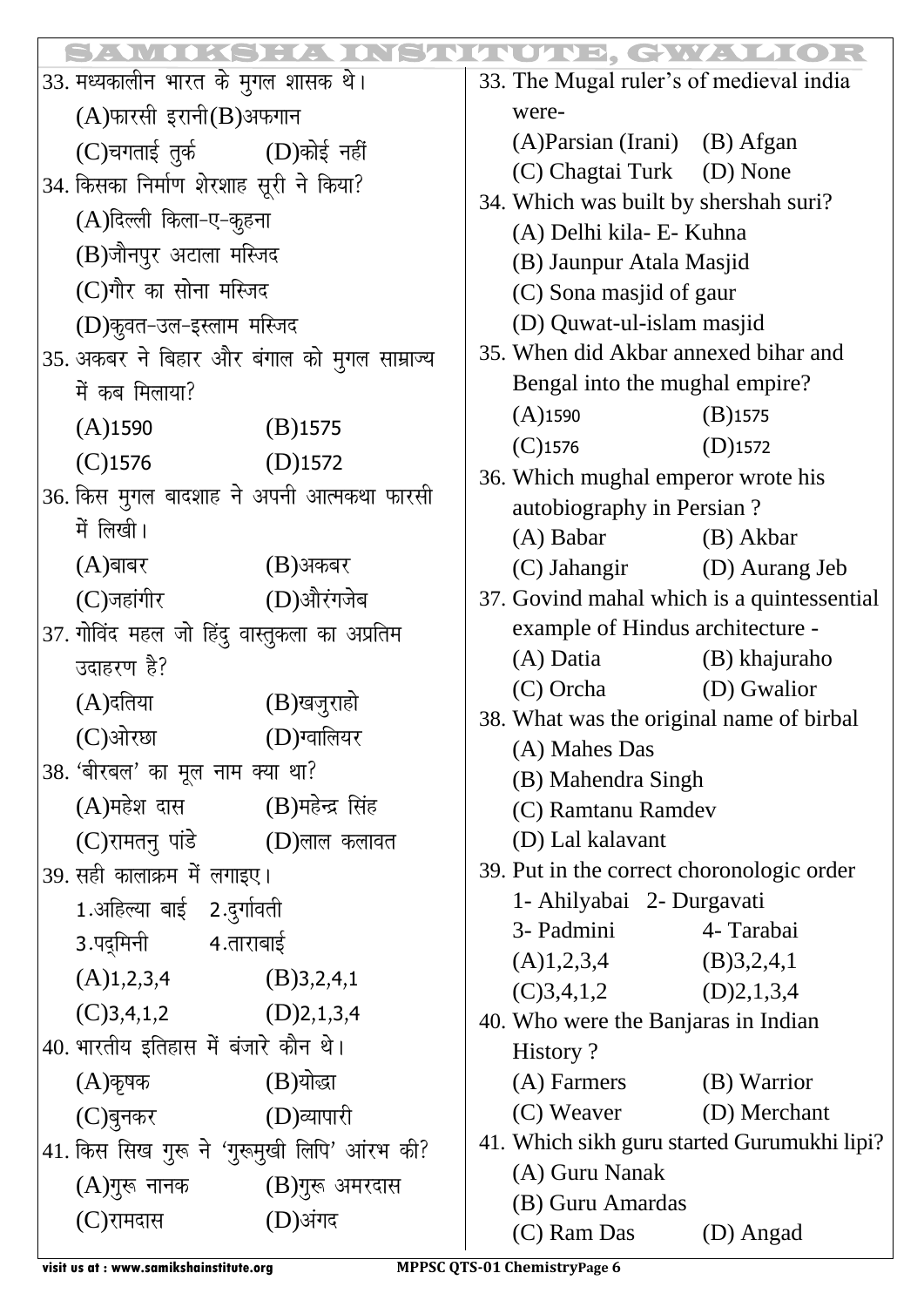|                                                      | <b>INUINE, GWINDIOR</b>                                             |
|------------------------------------------------------|---------------------------------------------------------------------|
| 42. 'अष्टप्रधान' मंत्रिपरिषद किसके राज्य प्रबंधन में | 42. "AshtaPradhan" council was under                                |
| थी?                                                  | whose state management?                                             |
| $(A)$ हर्षवर्धन<br>(B)समुद्रगुप्त                    | (A) Harshvardhan (B) Samudragupta                                   |
| (C)शिवाजी (D)यशोवर्मन                                | (C) Shivaji<br>(D) Yashovarman                                      |
| 43. कौन-सा मुगल 'रंगीला' नाम से जाना जाता था?        | 43. Which ruler known as a 'Rangeela'                               |
| (A)फर्रुखशियर (B)रफी-उद-दराजत                        | (A) Faruksiyar<br>(B)Raphi-ud-Drajat                                |
|                                                      | (C) Muhammad Shah                                                   |
| (C)मुहम्मद शाह (D)रफी-उद-दौला                        | (D) Raphi-ud-Daula                                                  |
| 44. कौन सही सुमेलित नही हैं?                         | 44. Which of the following are not                                  |
| (A)कर्नाटक का प्रथम युद्ध- 1746-48                   | correctly matched:                                                  |
| (B)कर्नाटक का द्वितीय युद्ध - 1750-52                | (A) First war Karnataka – 1746-48                                   |
| (C)कर्नाटक का तृतीय युद्ध - 1758-63                  | $(B)$ Second war karnatka – 1750 - 52                               |
| (D)पानीपत का तृतीय युद्ध - 1761                      | $(C)$ Third war karnatka – 1758 - 63                                |
| 45. टीपू सुल्तान ने राजधानी बनाई।                    | (D) Panipat III Battele - 1761<br>45. Tipu sultan made the capital? |
| (A)श्रीरंगपट्टनम<br>$(B)$ मैसूर                      | (A) Srirangpatnam (B) Mysore                                        |
| (C)बैंगलोर (D)कोयम्बटूर                              | (C) Banglore (D) Coymbtore                                          |
| 46. 'स्थायी बंदोबस्त' प्रणाली किसने लागू की थी?      | 46. Who implemented permanent                                       |
| $(A)$ लॉर्ड लिटन $(B)$ लॉर्ड वेलेजली                 | settlement system                                                   |
|                                                      | (A) Lord Lytton (B) Lord Wellesley                                  |
| (C)थॉमस मुनरो (D) लॉर्ड कार्नवालिस                   | (C) Thomos munro                                                    |
| 47. अजीमुल्ला खां सलाहकार थे।                        | (D) Lord cornwallis<br>47. Ajimulla khan was a adviser of           |
| $(B)$ तात्या टोपे<br>$(A)$ नाना साहब                 | (A) Nana saheb (B) Tatya Tope                                       |
| (C)रानी लक्ष्मीबाई (D)कुंवर सिंह                     | (C) Rani Laxmibai (D) Kunwar singh                                  |
| 48.1857 की क्रांति में भारत का गर्वनर जनरल कौन       | 48. Who was the governor of india in the                            |
| था?                                                  | revolt 1857                                                         |
| $(A)$ लॉर्ड वेलेजली $(B)$ लॉर्ड डलहौजी               | (A) Lord Wellesley (B) Lord Dalhousie                               |
| $(C)$ लॉर्ड कैनिंग $(D)$ लॉर्ड मिंटो                 | (C) Lord Canning (D) Lord Minto                                     |
| 49. आधुनिक इतिहासकार जिसने 1857 क्रांति को           | 49. The modern historiean who described                             |
| स्वतंत्रता की पहली लड़ाई कहा?                        | the 1857 revolution as a first revolt of<br>independence            |
| (A)आर.सी.मजूमदार (B)ए.एस.सेन                         | $(A)$ R. C. majumdar $(B)$ A.S.sen                                  |
| (C)वी.डी. सावरकर (D)अशोक मेहता                       | (C) V.D. Savarkar (D) Ashok mehta                                   |
| 50. निम्न में से 1857 के विद्रोह से कौन प्रभावित     | 50. Who Among the following was not                                 |
| नहीं था?                                             | Effected by the revolt of 1857?                                     |
|                                                      | $(A)$ Jhansi<br>(B) Chittore                                        |
| $(A)$ झाँसी $(B)$ चित्तौड़                           | (C) Jagdishpur (D) Lucknow                                          |
| $(C)$ जगदीशपुर $(D)$ लखनऊ                            | 51. The foundation of the kuka movement<br>was laid                 |
| 51. "कूका आंदोलन" की नीव पड़ी थी।                    | $(B)$ Bihar<br>$(A)$ Bangal                                         |
| $(A)$ बंगाल<br>$(B)$ बिहार                           | (C) Punjab<br>(D) Maharastra                                        |
| $(C)$ पंजाब<br>(D) महाराष्ट्र                        |                                                                     |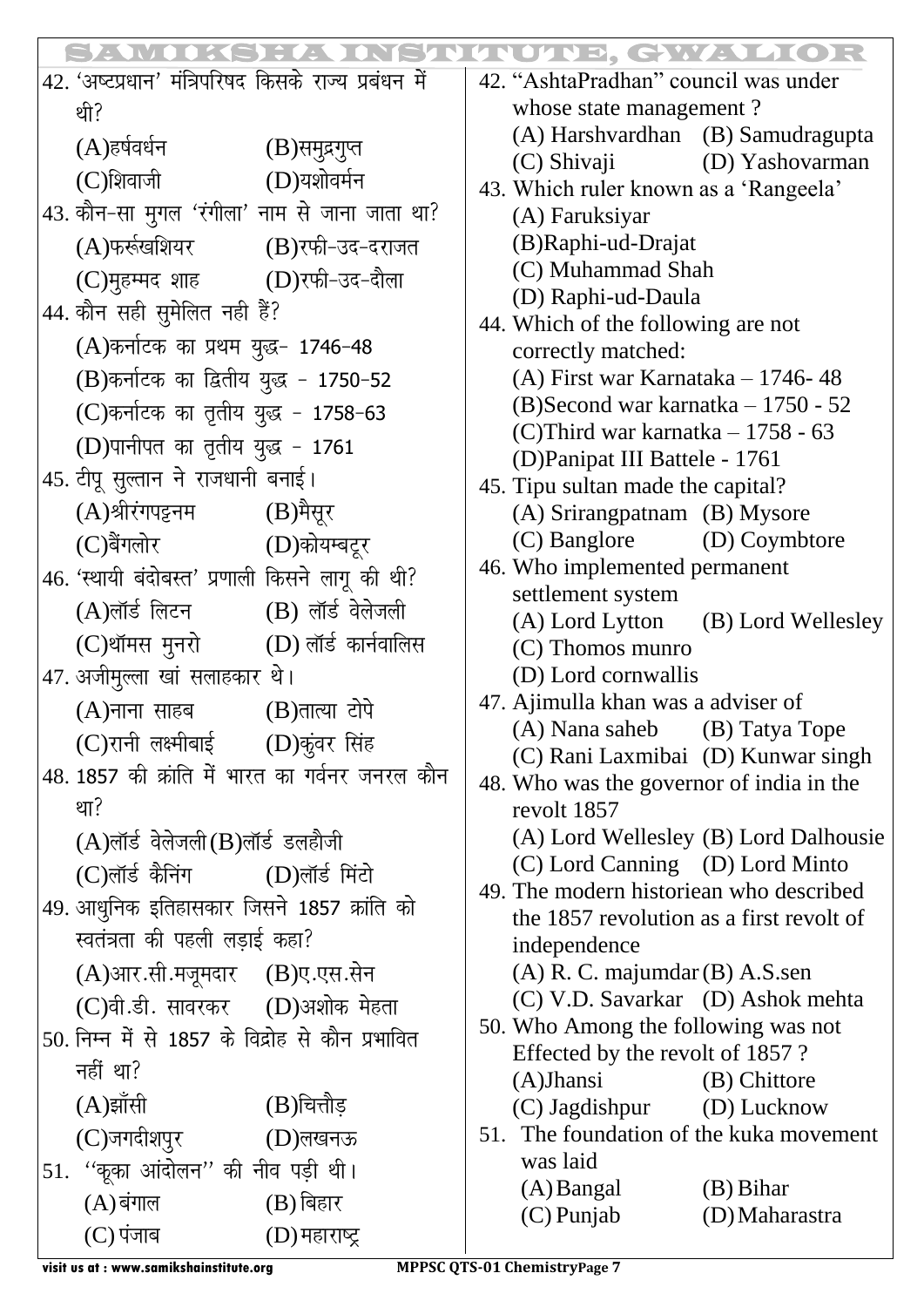|     |                                                  |     | UINE, GWINDIOR                                                           |
|-----|--------------------------------------------------|-----|--------------------------------------------------------------------------|
| 52. | रामोसी कृषक जत्था किसने स्थापित किया था?         |     | 52. Who founded the "Ramosi krishak"                                     |
|     | (A)न्यायमूर्ति रानाडे (B)गोपाल कृष्ण गोखले       |     | jatha"?                                                                  |
|     | (C) बासुदेव बलवंत फड़के                          |     | (A) Jastice Ranade (B) Gopal krishna                                     |
|     | (D) ज्योतिवा फूले                                |     | (C) Vasudev Balvant Fadke<br>(D) Jyotiba fule                            |
| 53. | ''उलगुलान'' विद्रोह किससे जुड़ा था ?             | 53. | The "ulgulan rebellion" was associated with?                             |
|     | $(A)$ संथाल $(B)$ कच्छा नागा                     |     | (A) Santhal (B) Katcha Naga                                              |
|     | (C) कोल                         (D) बिरसा  मुंडा |     | (C) Kol (D) Birsa munda                                                  |
|     | 54. निम्न घटनाओं पर विचार करें                   |     | 54. Consider the following events                                        |
|     | 1. नील विद्रोह 2. संथाल विद्रोह                  |     | 1. Nile Rebellion                                                        |
|     | 3. दक्कन दंगे         4. सिपाही विद्रोह          |     | 2. Santhal Rebellion                                                     |
|     | इन घटनाओं का सही कालानुक्रम है                   |     | 3. Deccan Riots                                                          |
|     | $(A)$ 4, 2, 1, 3 $(B)$ 4, 2, 3, 1                |     | 4. Sipahi Rebillion                                                      |
|     | $(C)$ 2, 4, 3, 1 $(D)$ 2, 4, 1, 3                |     | The correct sequence of these event<br>$(A)$ 4, 2, 1, 3 $(B)$ 4, 2, 3, 1 |
|     | 55. निम्न में कौन सुमेलित नही है?                |     | $(C)$ 2, 4, 3, 1 $(D)$ 2, 4, 1, 3                                        |
|     |                                                  | 55. | Which are not correctly matc.                                            |
|     | (A) मुंडा-बिरसा (B) संथाल-कान्हु                 |     | (A) Munda-Birsa (B) Santhal-Kanhu                                        |
|     | (C) अहोम- गोमधर कुंवर                            |     | (C) Ahom-Gomdhar Kunwar                                                  |
|     | $(D)$ नायक - ताना भगत                            |     | (D) Nayak-tana Bhagat                                                    |
| 56. | मोपला आंदोलन 1921 कहाँ हुआ था?                   |     | 56. Where did 'mopla movement' take                                      |
|     | (A) तेलगांना<br>$(B)$ मालाबार                    |     | place?                                                                   |
|     | (C) मराठवाड़ा (D) विदर्भ                         |     | (A) Telangana (B) Malabar<br>(C) Marathwada (D) Vidarbh                  |
|     | 57. भारत का प्रथम ''आधुनिक पुरुष'' किसे माना     | 57. | Who is called the first modern man of                                    |
|     | जाता है                                          |     | India?                                                                   |
|     | $(A)$ नाना साहब $(B)$ ए.ओ.ह्यूम                  |     | $(A)$ Nana Saheb $(B)$ A.O. Hume                                         |
|     | (C) राजा राममोहन रॉय(D) स्वामी विवेकानंद         |     | (C) Raja Rammohan Rao(D)<br>Swami                                        |
|     | 58. शारदामणि कौन थी ?                            |     | Vivekanand                                                               |
|     | (A)राजाराम की पत्नी                              |     | 58. Who was 'Sharda mani'?                                               |
|     | (B) रामकृष्ण परमहंस की पत्नि                     |     | (A) Wife of Rajaram                                                      |
|     | $(C)$ विवेकानंद की माँ $(D)$ केशवचंद्र की पुत्री |     | (B) Wife of Ramkrishn<br>(C) Mother of Viekanand                         |
|     | 59. सत्यार्थ प्रकाश की रचना की थी।               |     | (D) Daughter of Keshav Chandra                                           |
|     | (A) राजा राम मोहन रॉय                            | 59. | Satyarth Prkash was composed by-                                         |
|     | $(B)$ महात्मा गांधी                              |     | (A) Raja Ram Mohan Rao                                                   |
|     | (C) स्वामी विवेकानंद                             |     | (B) Mahatma Gandhi                                                       |
|     | (D) स्वामी दयानंद                                |     | (C) Swami Vivekanand                                                     |
| 60. | 1843 के एक्ट ने किस बात को गैर-कानूनी            |     | (D) Swami Dayanand<br>60. What did act of 1843 make illegal?             |
|     | बना दिया ?                                       |     | (A) Child Marriage (B) Infanticide                                       |
|     | $(B)$ शिशु हत्या<br>(A)बाल विवाह                 |     | $(C)$ Sati<br>(D) Slavery                                                |
|     | (C) सती  प्रथा<br>(D) गुलामी                     |     |                                                                          |
|     |                                                  |     |                                                                          |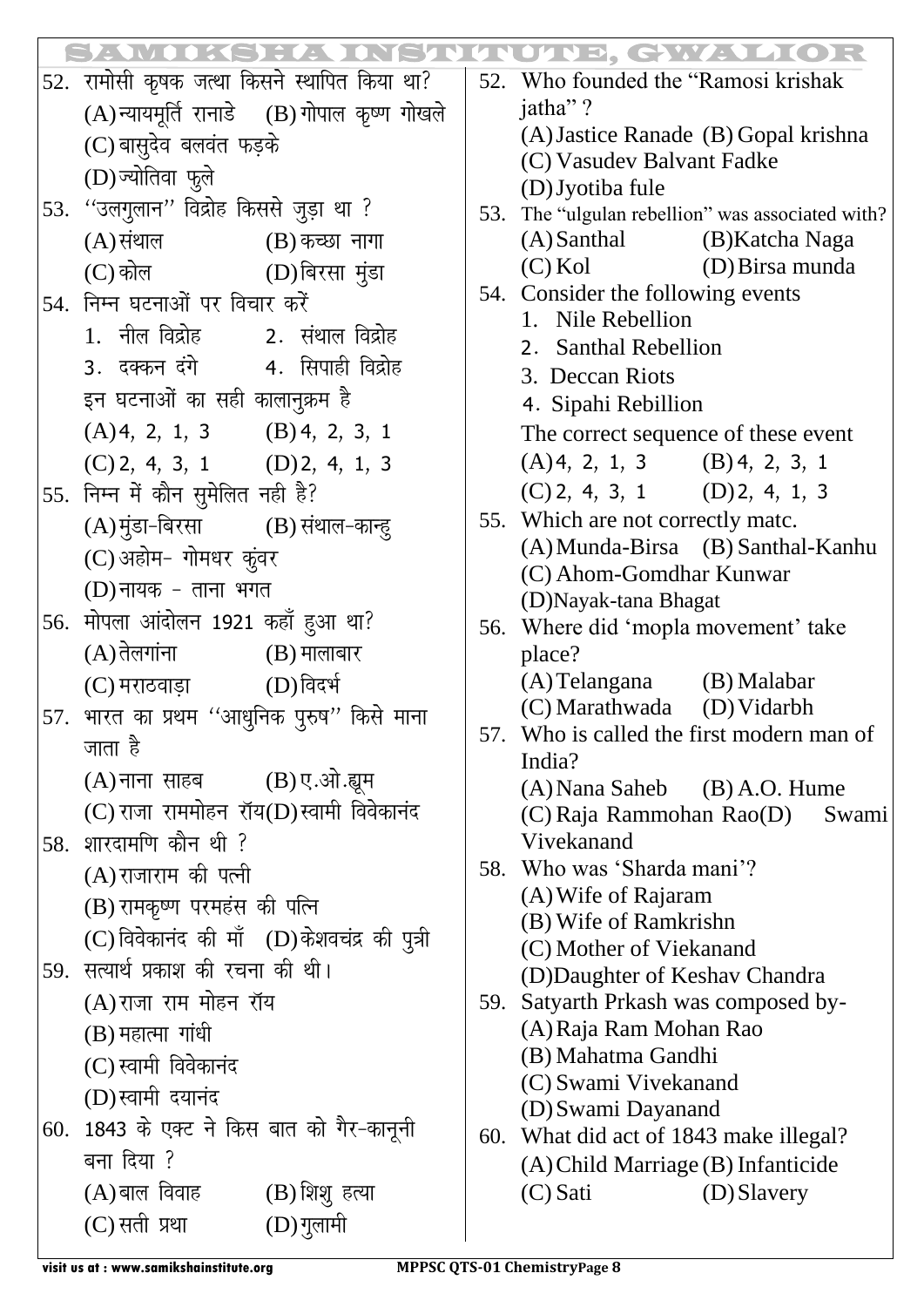|     |                                                        |     | <b>TIE, GWALDOR</b>                                      |
|-----|--------------------------------------------------------|-----|----------------------------------------------------------|
| 61. | 'नेटिव मैरिज एक्ट' किस वर्ष पारित हुआ?                 |     | 61. In which year was the native marriage                |
|     | $(B)$ 1872<br>$(A)$ 1870                               |     | act passed?                                              |
|     | $(C)$ 1874<br>$(D)$ 1876                               |     | $(A)$ 1870<br>$(B)$ 1872                                 |
|     | 62. भारत में नारी आंदोलन किसकी प्रेरणा से प्रांरभ      |     | $(C)$ 1874<br>$(D)$ 1876                                 |
|     | हुआ?                                                   |     | 62. The women's movement in India                        |
|     | (A) पद्माबाई रानाडे (B) एनी बेसेंट                     |     | started with the ispriatation of-                        |
|     |                                                        |     | (A) Padmabai Ranade(B) Annie Basent                      |
|     | (C) सरोजिनी नायड़ (D) सावित्री बाई फुले                |     | (C) Sarojini Naidu (D) Jyotiba Phule                     |
|     | 63. भारतीय राष्ट्रीय कांग्रेस के प्रथम मुस्लिम अध्यक्ष | 63. | The first Muslim president of the                        |
|     | थे ।                                                   |     | Indian National Congress was?                            |
|     | (A)अबुल कलाम आजाद                                      |     | (A) Abul Kalam Azad                                      |
|     | (B) रफी अहमद किदवई                                     |     | (B) Rafi Ahmad Kidwai<br>(C) M.A. Ansari                 |
|     | (C) एम.ए. अंसारी                                       |     | (D) Badruddin Tyabji                                     |
|     | (D)बदरूद्दीन तैयबजी                                    | 64. | 'Shere-e-Punjab' popularly known as-                     |
|     | 64. 'शेरे-ए-पंजाब' नाम से मशहूर थे।                    |     | (A) Rajguru<br>(B) Bhagat singh                          |
|     |                                                        |     | (C) Udham Singh(D)Lala Lajpat Roy                        |
|     | (B) भगत सिंह<br>(A) राजगुरू                            | 65. | <b>Yuganter Party was led by</b>                         |
|     | (C) उधम सिंह (D) लाला लाजपत राय                        |     | (A) Jatindranath mukharji                                |
| 65. | युगांतर पार्टी का नेतृत्व किया था।                     |     | (B)Sachindranath Sanyal                                  |
|     | (A)जतीन्द्रनाथ मुखर्जी (B)शर्चींद्रनाथ सन्याल          |     | (C) Ras bihari bose                                      |
|     | (C) रास बिहारी बोस (D) सुभाष चंद्र बोस                 |     | (D)Subhash Chandra Bose                                  |
| 66. | निम्न कथनो पर विचार करें।                              | 66. | Consider the statement                                   |
|     | 1. सुभाष चंद्र बोस ने फारवर्ड ब्लॉक का गठन             |     | Forward block was formed by                              |
|     | किया।                                                  |     | subhash chandra bose                                     |
|     | 2. भगत सिंह हिंदुस्तान रिपब्लिकन सोशलिस्ट              |     | 2. Bhagat Singh was one of the                           |
|     | एसोसिएशन के संस्थापक सदस्यों मे से एक                  |     | founder of Hindustan republican<br>socialist Association |
|     |                                                        |     | CODE:                                                    |
|     | थे ।                                                   |     | $(A) 1$ is Correct $(B) 2$ is Correct                    |
|     | कूट                                                    |     | (C) Both Correct (D) None                                |
|     | $(A)$ 1सही है (B) 2 सही है                             | 67. | Who is known as the mother of Indian                     |
|     | $(C)$ दोनो सही $(D)$ कोई नही                           |     | Revolution?                                              |
| 67. | किसे ''भारतीय क्रांति की माँ'' कहा जाता है।            |     | (A) Annie Besent                                         |
|     | (A)एनी बेसेंट                                          |     | (B) Sarojini Naidu                                       |
|     | (B) सरोजनी नायडू                                       |     | (C) Rama Bai                                             |
|     | $(C)$ रमाबाई                                           |     | (D) Bhikaji kama                                         |
|     | (D) भीकाजी रूस्तम कामा                                 | 68. | After Returning from South Africa                        |
|     |                                                        |     | gandhiji started the first successful                    |
|     | 68. दक्षिण अफ्रीका से लौटने के पश्चात् गांधीजी ने      |     | satyagraha.                                              |
|     | प्रथम सफल सत्याग्रह आरंभ किया।                         |     | (A) Chori-Chora (B) Dandi                                |
|     | (A)चौरी-चौरा में (B)डांडी में                          |     | (D) Baradoli<br>(C) Chamaparan                           |
|     | (C) चंपारण में (D) बारदोली में                         |     |                                                          |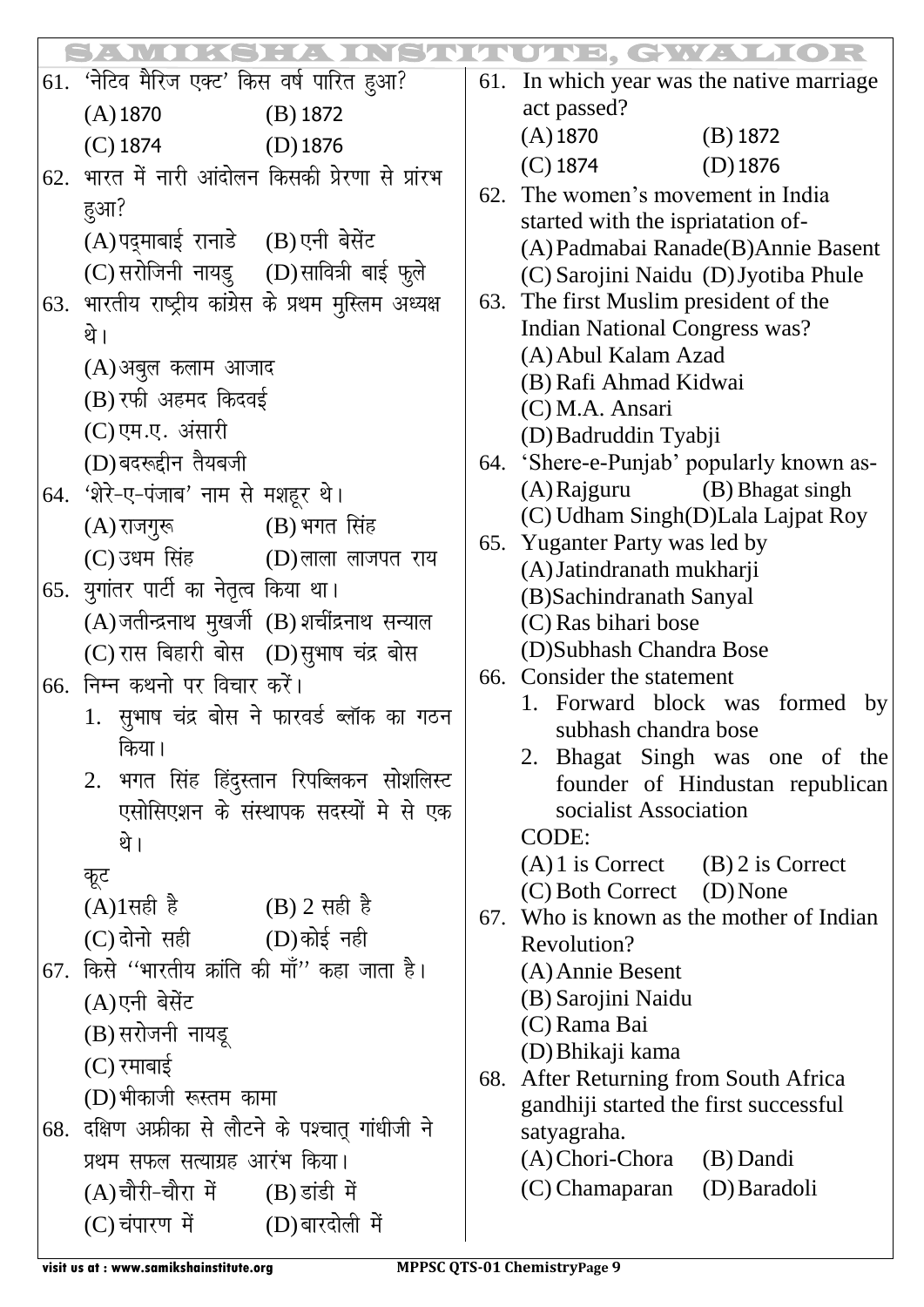|     |                                                                    |     | 103, GWADOR                                                           |
|-----|--------------------------------------------------------------------|-----|-----------------------------------------------------------------------|
|     | $\left 69\right $ वह कौन-सी जगह है, जहाँ ''अखिल भारतीय             | 69. | Where is the place, were the first                                    |
|     | किसान सभा" का पहला अधिवेशन हुआ था ?                                |     | session of the All India Kisan Sabha                                  |
|     | $(B)$ कलकत्ता<br>(A) इलाहाबाद                                      |     | took place?                                                           |
|     | (C) लखनऊ<br>$(D)$ पटना                                             |     | (A) Allahabad (B) Calcutta<br>(C) Lucknow (D) Patna                   |
| 70. | 'भूदान आदोलन' की शुरुआत हुई थी?                                    |     | 70. Bhoodan Movement was started?                                     |
|     | (A) उत्तरप्रदेश (B) मध्यप्रदेश                                     |     | (A) Uttar pradesh                                                     |
|     | (C) आंध्र प्रदेश (D) हिमाचल प्रदेश                                 |     | (B) madhya pradesh                                                    |
|     | $\left  71. \right.$ निम्न में कौन सुमेलित है?                     |     | (C) Andhra pradesh                                                    |
|     | (A) 1940 - कांग्रेस का लाहौर अधिवेशन                               |     | (D) Himachal pradesh                                                  |
|     |                                                                    |     | 71. Who is matched:-                                                  |
|     | (B) 1931 - राजगुरू को फांसी                                        |     | (A) 1940 -Lahore session of Congress                                  |
|     | (C) 1921 - असहयोग आंदोलन प्रारंभ                                   |     | (B) 1931 - Rajguru hanged                                             |
|     | (D)1920 -रौलेक्ट एक्ट                                              |     | (C) 1921 -Non co-operation movement                                   |
|     | 72. भारत विभाजन के संदर्भ में 1947 में नियुक्त                     |     | start<br>$(D)$ 1920 - Rowlatt Act                                     |
|     | सीमा आयोग की अध्यक्षता किसने की थी?                                |     | 72. Who headed the boundary commission                                |
|     | (A)माउंटबेटन<br>(B) रेडक्लिफ                                       |     | appointed in 1947 in the context of the                               |
|     | (C) जेम्स बोल्ट (D) रिचर्डसन                                       |     | partition of India?                                                   |
|     | 73. स्वतंत्र भारत का अंतिम गवर्नर जनरल कौन था?                     |     | $(A)$ Mountbattan $(B)$ Red cliff                                     |
|     | (A)सी. राजगोपालाधारी(B) राजेन्द्र प्रसाद                           |     | (C) James Bolt (D) Richardson                                         |
|     | (C) लार्ड माउंटबेटन (D) लार्ड केनिंग                               | 73. | Who was the last governor General of                                  |
| 74. | सिक्किम को राज्य का दर्जा कब मिला ?                                |     | independent India?                                                    |
|     | $(A)$ 1973<br>$(B)$ 1974                                           |     | (A) C. Rajgopalachari (B) Rajendra<br>prasad                          |
|     | $(C)$ 1975 $(D)$ 1976                                              |     | (C) Lord Mountbatten (D)Canning                                       |
|     | $\left  75. \right.$ संविधान लागू होने के पश्चात् निम्न में से कौन | 74. | When did Sikkim get Statehood?                                        |
|     | भारतीय संघ का एक आरक्षित राज्य था ?                                |     | $(A)$ 1973<br>$(B)$ 1974                                              |
|     | (A)दादर एण्ड नागर हवेली                                            |     | $(C)$ 1975<br>$(D)$ 1976                                              |
|     |                                                                    | 75. | Which of the following was a reserve                                  |
|     | (B) लक्षद्वीप                                                      |     | state of the union after the constitution                             |
|     | (C)अण्डमान निकोबार                                                 |     | came into force?                                                      |
|     | (D) सिक्किम                                                        |     | (A) Dadar and Nagar Haveli                                            |
|     | 76. 562 रियासतो को भारत में विलय के लिये कौन                       |     | (B) Lakshadeep<br>(C) Andman and Nicobar                              |
|     | उत्तरदायी था ?                                                     |     | (D) Sikkim                                                            |
|     | (A)के. एम. मुंशी      (B) बी.आर अम्बेडकर                           |     | 76. Who was Responsible for the merger                                |
|     | (C)सरदार वल्लभ भाई पटेल                                            |     | of 500 princely state in India                                        |
|     | (D)बलदेव सिंह                                                      |     | (A) K.M. Munshi (B) B.R. Ambedkar                                     |
| 77. | भारत के स्वतंत्रता समय इंग्लैंड का प्रधानमंत्री                    |     | (C) Vallabh Bhai Patel(D)BaldevSingh                                  |
|     | कौन था ?                                                           | 77. | Who was the P.M. of England at the                                    |
|     | (A)विंस्टन चर्चिल (B)क्लीमेंट एटली                                 |     | time of India's Independence?<br>(A) Vinston Churchill(B)ClementAtlee |
|     | (C) हेराल्ड मैकमिलन (D)इनमें से कोई नहीं                           |     | (C) Herald Mack millon (D)N.O.T.                                      |
|     |                                                                    |     |                                                                       |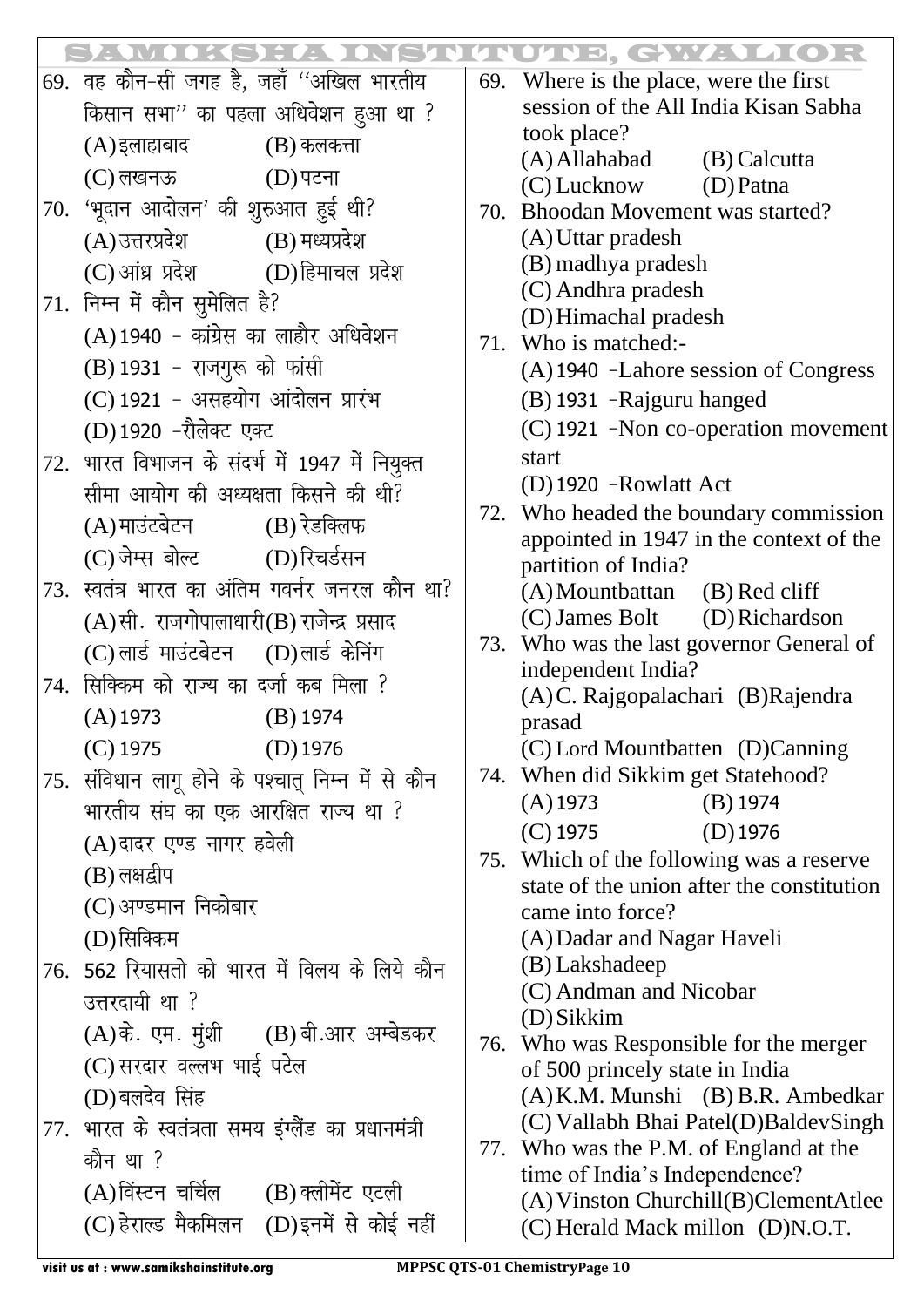|     |                                                 |                                                     |     |                                                                         | <u>040 D, GYWA D (0) R</u>                |
|-----|-------------------------------------------------|-----------------------------------------------------|-----|-------------------------------------------------------------------------|-------------------------------------------|
|     |                                                 | 78. अगस्त 1947 में स्वतंत्रता दिवस के समारोहों में  | 78. |                                                                         | Which of the leader did not participate   |
|     | निम्न में कौन नेता कहीं भी सम्मिलित नही         |                                                     |     | anywhere in the independence Day                                        |                                           |
|     | हुआ?                                            |                                                     |     | celebration's in Aug. 1947.                                             |                                           |
|     | (A) जवाहरलाल नेहरू (B) महात्मा गांधी            |                                                     |     | (A) Jawahar lal Nehru<br>(B) Mahatma Gandhi                             |                                           |
|     | (C) वल्लभभाई पटेल (D) राजेन्द्र प्रसाद          |                                                     |     | (C) Vallabh Bhai Patel                                                  |                                           |
|     |                                                 |                                                     |     | (D)Rajendra Prsad                                                       |                                           |
|     | 79. 1946 में बनी अंतरिम सरकार में डा. राजेन्द्र |                                                     |     |                                                                         | 79. Which department is with Dr. Rajendra |
|     | प्रसाद के पास कौन-सा विभाग था?                  |                                                     |     | Prasad in the interim Government                                        |                                           |
|     | (A) रक्षा दल (B) विदेश मामले                    |                                                     |     | formed in 1946?                                                         |                                           |
|     | (C) खाद्य तथा कृषि (D) कोई नहीं                 |                                                     |     |                                                                         | (A) Defence (B) Foreign Affairs           |
| 80. |                                                 | भारत छोड़ो आंदोलन किसकी प्रतिक्रिया में प्रारंभ     |     | (C) Food and Agriculture (D)None                                        |                                           |
|     | किया गया?                                       |                                                     | 80. | Quit India movement was started in<br>respons to-                       |                                           |
|     | (A)कैबिनेट मिशन (B)क्रिप्स प्रस्ताव             |                                                     |     | (A) Cabinet mission (B) Cripps                                          |                                           |
|     | $(C)$ साइमन कमीशन $(D)$ वैवेल योजना             |                                                     |     | mission                                                                 |                                           |
| 81. | फरवरी 2021 में अंतराष्ट्रीय सौर गठबंधन ने       |                                                     |     |                                                                         | (C) Simon Commision (D) wavell Plan       |
|     | किसे अपना नया महानिदेशक बनाया हैं?              |                                                     |     | 81. Who has been appointed by the                                       |                                           |
|     |                                                 |                                                     |     |                                                                         | international Solar Alliance as its new   |
|     | (A)उपेंद्र त्रिपाठी      (B)नृपेंद्र मिश्र      |                                                     |     | director General in Feb 2021.                                           |                                           |
|     | (C) नीरज प्रसाद         (D)अजय माथुर            |                                                     |     | (A) Upendra tripathi<br>(B) Nirpendra Mishra                            |                                           |
|     |                                                 | $ 82.$ हाल ही मांडु महोत्सव किस राज्य में किया गया? |     | (C) Neeraj Prasad                                                       |                                           |
|     | (A)उत्तरप्रदेश                                  | (B) मध्यप्रदेश                                      |     | (D) Ajay Mathur                                                         |                                           |
|     | (C) झारखण्ड (D) महाराष्ट्र                      |                                                     | 82. | Recently in which state Mandu                                           |                                           |
|     | 83. फेमिना मिस इंडिया-2020 का खिताब किसने       |                                                     |     | Festival was held?                                                      |                                           |
|     | जीता?                                           |                                                     |     | $(A)$ U.P.                                                              | $(B)$ M.P.                                |
|     | (A)मानसा वाराणसी ) (B)मान्या सिंह               |                                                     |     | (C) Jharkhand (D) Maharastra<br>83. Who won the title of Famina miss    |                                           |
|     | (C) खुशी मिश्रा (D) मेनिका शिवोकांड             |                                                     |     | India-2020?                                                             |                                           |
|     | 84. किस राज्य में देश का पहला जेंडर पार्क       |                                                     |     |                                                                         | (A) Mansa Varanasi(B) Manya Singh         |
|     | विकसित किया गया?                                |                                                     |     | (C) Khushi Mishra                                                       |                                           |
|     |                                                 |                                                     |     | (D) Monika Shivakand                                                    |                                           |
|     | $(A)$ केरल $(B)$ कर्नाटक                        |                                                     |     | 84. In which state of the country first                                 |                                           |
|     | (C) तेलंगाना                    (D) महाराष्ट्र  |                                                     |     | gendar park has been developd?                                          |                                           |
|     | 85. ई-कैबिनेट प्रणाली लागू करने वाला देश का     |                                                     |     | (A) Kerala                                                              | (B)Karanataka                             |
|     | पहला राज्य कौन-सा है?                           |                                                     | 85. | (C) Telangana (D) Maharastra<br>Which is the first state of the country |                                           |
|     | $(A)$ उत्तराखंड $(B)$ केरल                      |                                                     |     | to implement the E-cabinet system?                                      |                                           |
|     | (C) हिमाचल प्रदेश (D) बंगाल                     |                                                     |     | (A) Uttrakhand (B) Kerala                                               |                                           |
| 86. |                                                 | 'एशियन क्रिकेट काउंसिल' के अध्यक्ष कौन बने          |     | (C) Himanchal Pradesh(D)Bengal                                          |                                           |
|     | हैं?                                            |                                                     | 86. |                                                                         | Who has been become the president of      |
|     | (A) राहुल द्रविड़ (B) अनिल कुंबले               |                                                     |     | Asia cricket council?                                                   |                                           |
|     |                                                 |                                                     |     | (A) Rahul Dravid (B) Anil Kumble<br>(C) Jay Shah (D) Ajjet Agakar       |                                           |
|     | (C) जय शाह                                      | (D)अजीत अगरकर                                       |     |                                                                         |                                           |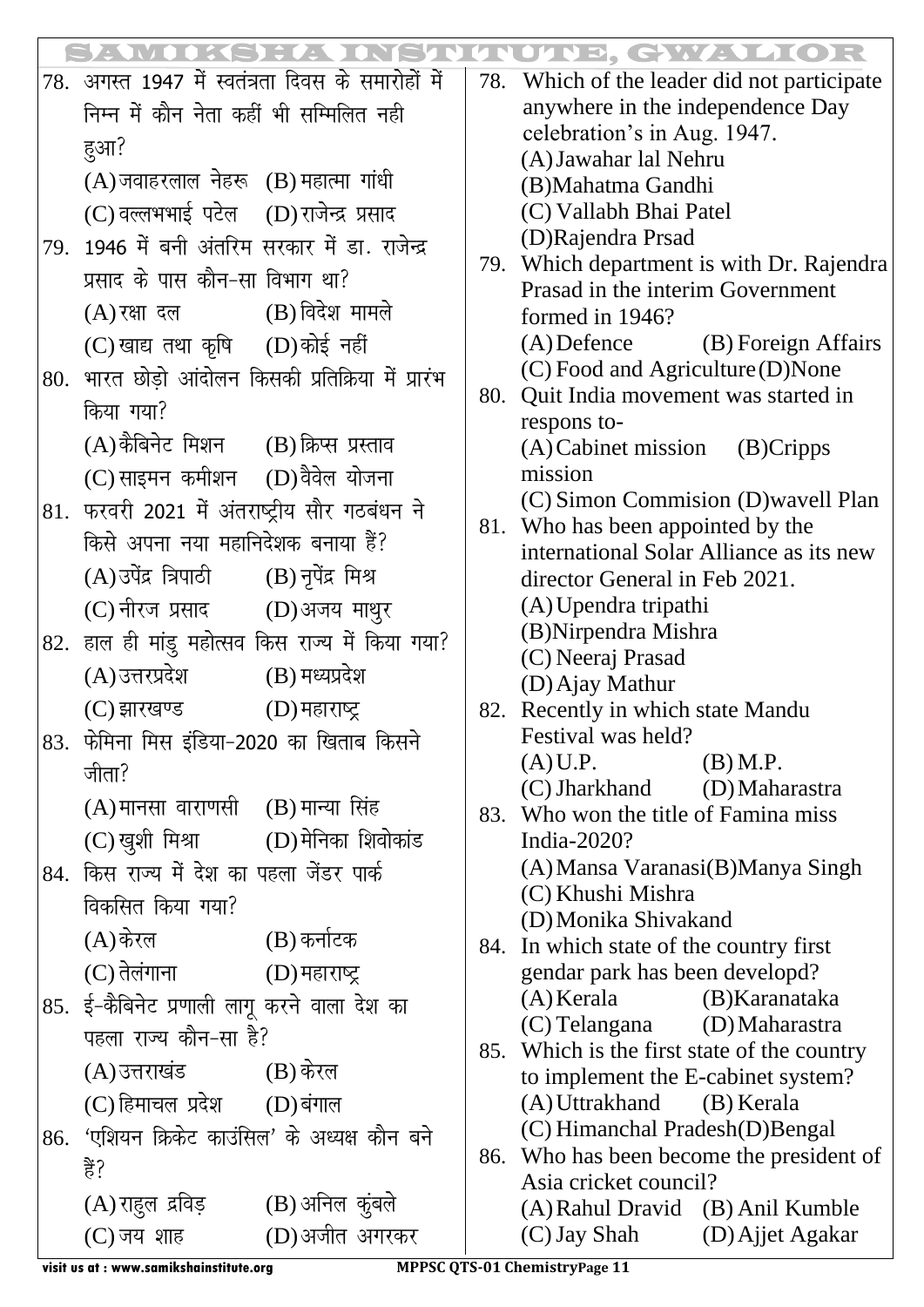|     |                                           |                                                   |     |                                                           | <b>INUINE, GWINDIOR</b>                |
|-----|-------------------------------------------|---------------------------------------------------|-----|-----------------------------------------------------------|----------------------------------------|
|     |                                           | 87. किस राज्य ने ''हर घर पानी, हर घर सफाई''       | 87. | Which state has been launced "Har                         |                                        |
|     | मिशन लांच किया है ?                       |                                                   |     |                                                           | Ghar Pani, Har Ghar Safai" mission     |
|     | (A)गुजरात                                 | $(B)$ राजस्थान                                    |     | $(A)$ Gujarat                                             | (B) Rajasthan                          |
|     | (C) हरियाणा                               | $(D)$ पंजाब                                       |     | (C) Haryana                                               | (D) Punjab                             |
|     | 88. भारतीय मूल की वह कौन महिला है, जिन्हे |                                                   | 88. |                                                           | Who is the Indian-Origin woman who     |
|     | NASA की कार्यकारी प्रमुख बनाया गया है?    |                                                   |     | has been made the acting chief of                         |                                        |
|     | $(A)$ भव्या लाल $(B)$ मीनाक्षी गुप्ता     |                                                   |     | NASA?                                                     |                                        |
|     | (C) अन्वेशा चौधरी (D) नंदिका शर्मा        |                                                   |     | (A) Bhawya Lal                                            |                                        |
|     |                                           | 89. कपड़ा मंत्रालय की मित्र योजना के अंतर्गत भारत |     | (B) Minakshi Gupta<br>(C) Anwesha Chodhary                |                                        |
|     |                                           | में कितने टेक्टाईल पार्क स्थल बनाये जायेंगें ?    |     | (D) Nandika Sharma                                        |                                        |
|     |                                           |                                                   | 89. |                                                           | How many taxtile park will be setup in |
|     | (A)8                                      | $(B)$ 5                                           |     |                                                           | India under the Mitra Scheme of the    |
|     | $(C)$ 7                                   | (D)3                                              |     | ministery of taxtiles?                                    |                                        |
| 90. |                                           | ''मानव विकास सूचकांक'' 2020 में भारत किस          |     | (A)8                                                      | $(B)$ 5                                |
|     | स्थान पर रहा है ?                         |                                                   |     | $(C)$ 7                                                   | (D)3                                   |
|     | $(A)$ 131                                 | $(B)$ 130                                         |     |                                                           | 90. Human development Index-2020 What  |
|     | $(C)$ 129                                 | $(D)$ 128                                         |     | is the rank of India?                                     |                                        |
| 91. | भारत की सबसे कम उम्र की महिला पायलट       |                                                   |     | $(A)$ 131                                                 | $(B)$ 130                              |
|     | बनी है।                                   |                                                   |     | $(C)$ 129                                                 | $(D)$ 128                              |
|     | $(A)$ दिक्षा निगम $(B)$ कोमल शर्मा        |                                                   |     | 91. India's Youngest woman pilot?                         |                                        |
|     | (C) मेघना पांडे (D) आमेशा अजीज            |                                                   |     |                                                           | (A) Diksha Nigam (B) Komal Sharma      |
|     |                                           | 92. "SPHEREX मिशन" किस एजेंसी का मिशन             |     |                                                           | (C) Meghna Pandey (D) Aamesha          |
|     | है?                                       |                                                   |     | Ajeej                                                     |                                        |
|     | $(A)$ ISRO                                | $(B)$ NASA                                        |     | 92. "SPHEREX MISSION" Belongs to                          |                                        |
|     | (C) JAXA                                  | (D) ROSCOSMOS                                     |     | which agency?                                             |                                        |
| 93. |                                           | 'एशिमन- इंडिया हेकाऑन' 2021 किस मंत्रालय          |     | $(A)$ ISRO                                                | $(B)$ NASA                             |
|     | द्वारा आयोजित किया ?                      |                                                   |     | (C) JAXA                                                  | (D) ROSCOSMOS                          |
|     | (A)कपड़ा उद्योग मंत्रालय                  |                                                   | 93. | Asian India Heathan 2021 was                              |                                        |
|     | (B) शिक्षा मंत्रालय                       |                                                   |     | organised by which ministery?<br>(A) Ministery of Textile |                                        |
|     | (C) गृह मंत्रालय                          |                                                   |     | (B) Education Ministery                                   |                                        |
|     | (D) रक्षा मंत्रालय                        |                                                   |     | (C) Home Ministery                                        |                                        |
| 94. |                                           | म.प्र. के किस जिले में "बघेली महोत्सव" का         |     | (D) Deffecne Ministery                                    |                                        |
|     | शुभारंभ हुआ ?                             |                                                   |     | 94. In which district of M.P. "Bagheli"                   |                                        |
|     | (A)इंदौर                                  | $(B)$ धार                                         |     | Festival" was started-                                    |                                        |
|     | (C) रीवा                                  | $(D)$ सतना                                        |     | $(A)$ Indore                                              | $(B)$ Dhar                             |
|     |                                           |                                                   |     | (C) Rewa                                                  | (D)Satna                               |